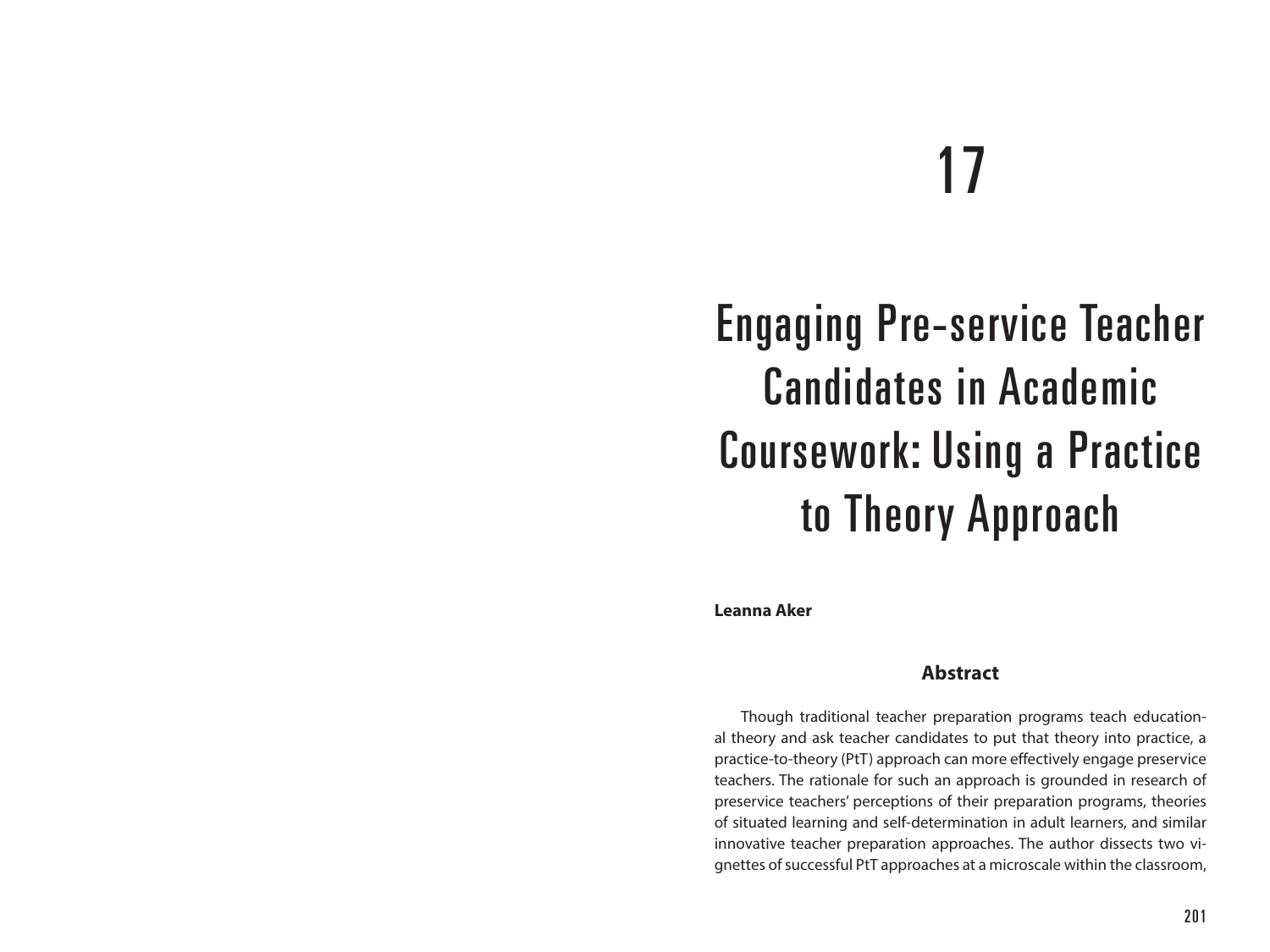and shares tips for successfully integrating such an approach in preservice teachers' coursework.

#### **Overview**

Using a practice-to-theory (PtT) approach to teacher education can effectively engage preservice teachers in their academic coursework. Improving the cognitive engagement of teacher candidates with educational theory is of great importance, as many perceive their coursework to be irrelevant and disconnected from their classroom contexts. For nontraditional adult learners who enter teacher preparation programs, the theory-to-practice approach is even more problematic from an engagement perspective. These learners often bring a wealth of informal and/or formal experiences with education by way of being a parent, volunteer, or paraeducator. By teaching about instructional theory and then asking candidates to put the theory into practice, we ignore or even devalue their rich educational experiences. A practice-to-theory approach honors the experiences that preservice teachers have in their field placements and prior experiences.

Teacher candidates naturally take a "practice-to-theory" approach when sense making about their classroom experiences. For example, a candidate may share an experience in which he or she brusquely asked a student to sit down, and the student refused to comply. That candidate might draw a conclusion that it is best not to be too brusque in classroom management, based on that classroom experience. Though this initial claim about best practice is naïve and needs development, the salient point is that the creation of theory from practice occurs naturally. Teachers can leverage this intuitive tendency in a PtT approach.

#### **Review of the Literature**

Working to better engage preservice teachers in their academic coursework is important, as there is a consistent body of research suggesting teacher candidates have negative perceptions of this portion of teacher preparation. Some preservice teachers expressed that coursework was irrelevant, or that too much emphasis was placed on the theory of

teaching at the expense of more practical concerns (Ashby et al., 2008; Lampert, 2010). Others admitted that they were not sure of the value of their academic coursework (Younger, Brindley, Pedder, & Hagger, 2004), or that there was a disconnect between coursework and what they observed in their field placements (Allen, 2009). As effective teaching requires more than technical "how-to" knowledge, engaging preservice teachers in reflecting on their teaching practice through the lens of educational theories is an important goal.

# **Traditional Approaches to Teacher Education**

Negative teacher perceptions of academic coursework draw attention to a well-known divide between theory and practice in teacher preparation programs—the "sacred theory-practice story" (Schön, 1983, p. 21). Traditionally, teacher preparation programs adopt a theory-to-practice approach in which teacher candidates learn about theory, and then are expected to put those theories to practice in their coursework. In such an approach, theory precedes practice; teachers are expected to first learn about theory and best practice, and second, to take the best practice and implement it within the classroom.

There are a number of problems with the theory-to-practice approach that contribute to preservice teachers' disengagement with theory in their preparation programs. First, because teacher candidates often see practices within their field placements that conflict with theory, they conclude either that theory is irrelevant or that teaching is idiosyncratic (Allen, 2009). Another problem lies in the conflicting roles of the teacher candidate as both a worker and a learner within their classrooms (Allen, 2009). Being in a high-pressure situation to accomplish a job (the worker role), is in conflict with thoughtful, critical reflection on the experience (the learner role). Faced with a choice of accomplishing the teaching task or slowing down to reflect and analyze, the teacher candidate logically will prioritize the worker role over the learner role.

The worker-learner conflict elucidates a more fundamental readiness mismatch in a theory- to practice approach. This traditional approach presents teacher candidates with theory early in their field experience, when they are focused on basic survival in the classroom (Hutchings, Maylor, Mendick, Mentor, & Smart, 2006). At this stage, the teacher candidate has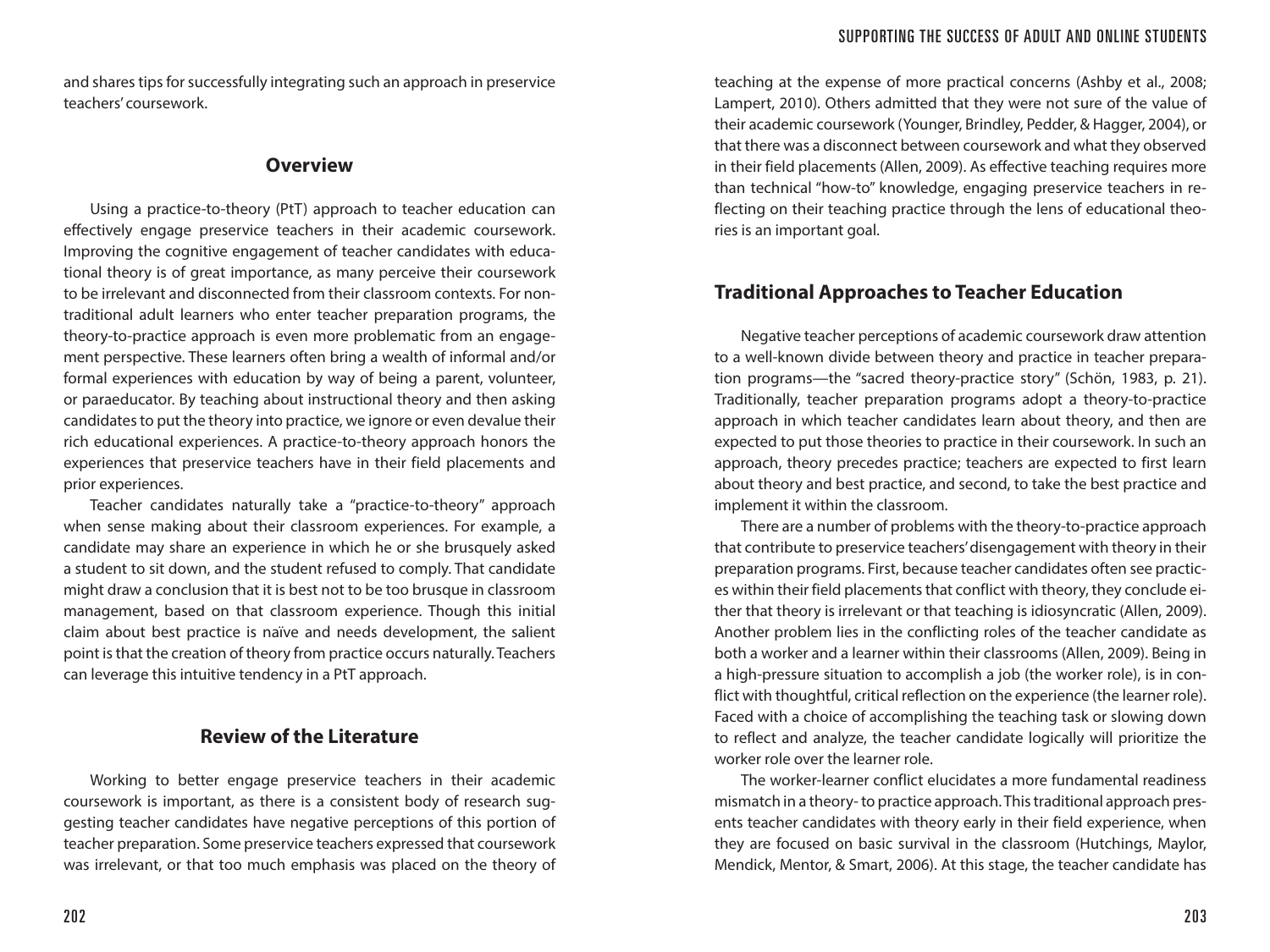no need or desire to learn and apply theory. The need for theory emerges only when teacher candidates collect concrete classroom experiences that generate critical reflection and concern (Korthagen, 2011).

Lastly, theory-to-practice approaches adopt an implicit stance that teacher candidates are, or should be, blank slates with respect to educational theory. A broad body of research literature confirms that preservice teachers not only have beliefs about best practices vis-à-vis their own experiences as a student but also these beliefs are resistant to change (Ashby et al., 2008; Raffo & Hall, 2006). Not only is the blank slate approach to teacher education misinformed, but it also disengages teacher candidates by implicitly devaluing the educational experiences they bring to their preparation programs. This problem is particularly pronounced for alternative certification programs that enroll paraeducators with extensive classroom experience.

#### **Alternate Practice-to-Theory Approach to Teacher Education**

An alternative practice-to-theory (PtT) approach offers a solution to the readiness and blank slate issues with traditional teacher education. In a PtT approach, problems of practice from teacher candidates' classrooms serve as the starting point from which candidates generate nascent ideas about educational theory. In other words, rather than putting theory into practice, teachers generate tentative theories from their own classroom practices in a PtT approach. This reverse strategy in teacher education is effective because it foregrounds authentic classroom needs of the preservice teachers. Further, the strategy honors the existing classroom experiences of the preservice teacher by positioning those experiences as relevant data in the discussion. Evaluations of teacher preparation programs show that educational theory is best appreciated and integrated into a teacher's schema when a teacher has classroom experiences to which theory can be compared (Hutchings et al., 2006). Thus, PtT approaches can better engage preservice teachers in the theoretical components of their preparation program.

A PtT approach is grounded in a number of theoretical constructs, including situated learning (SL) and self-determination (SDT) theories. SL posits that knowledge must be situated in a real-life context, and that

learning is a social process within a community of practice (Lave & Wenger, 1991; Merriam, 2008). Thus, learning about teaching must be situated or grounded in classroom contexts, and meaning making about teaching is a social process within cohorts or classes of fellow teacher candidates. SDT posits that learners are most motivated when they feel autonomous, competent, and related to others (Deci & Ryan, 1985). A PtT approach enhances all three components: autonomy through the use and valuing of relevant personal experiences, competence through the satisfaction of generating theory that matches existing theory, and relatedness via sharing and interpreting common experiences collaboratively with peers.

#### **Integration into the Student Experience**

Methods to incorporate PtT into preservice teachers' coursework include problem-based learning and other constructivist approaches. Problem-based learning approaches to teacher education involve teachers generating problems of practice from their own experiences, and generating and testing solutions to those problems (McPhee, 2009). Though this approach is similar in ways to the incorporation of case studies in teacher education, it also differs in fundamental ways. Traditionally, case studies have been used as examples of theory, rather than situations from which theory could be generated. Though instructors can empower teacher candidates to make meaning from exemplar case studies, a far more engaging approach would be to generate case studies from problems of practice that originate within the candidates' own field experiences. In this way, teacher candidates are engaged in solving a problem of authentic and immediate concern. Problem-based learning approaches thus situate learning in meaningful context, and support adult learners' self-determination needs.

Rather than beginning with problems of practice, other PtT approaches encourage candidates to categorize personal classroom experiences, generate tentative theories, and then actively test those theories in the classroom. Teacher candidates using the "realistic approach" to teacher education complete a reflective cycle made up of five steps: action, looking back on the action, awareness of essential aspects, creating alternative methods of action, and trial (Korthagen, 2011). The perspective of teacher candidates' peers can be invaluable in terms of increasing awareness and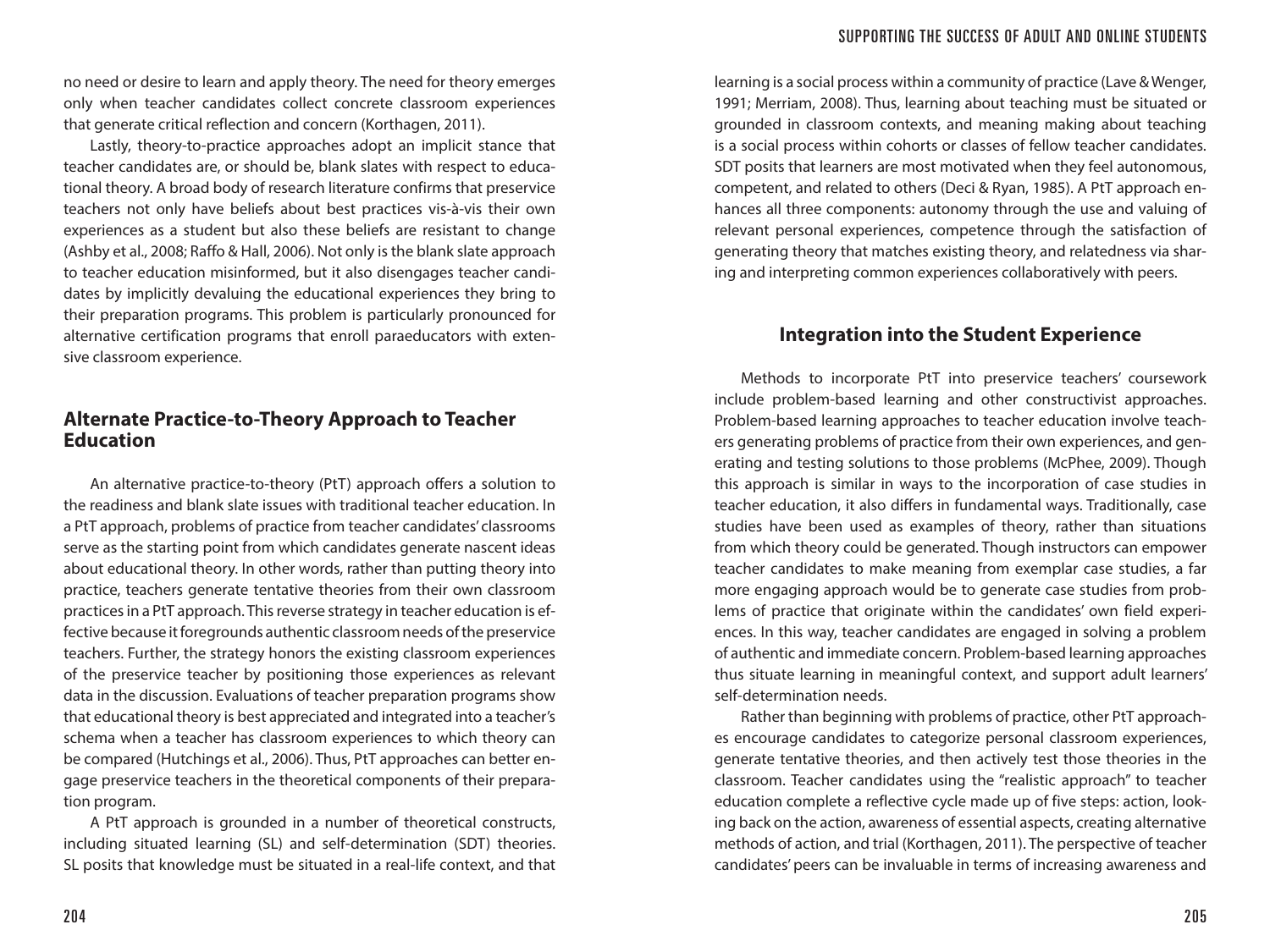creating alternative methods of action. Similarly, the experiential curriculum project (ECP) promotes teacher candidates' verification of theory generated from both personal experiences and academic theory (Kahne & Westheimer, 2011). Though the active testing of generated theory may seem indistinguishable from putting theory into practice, there are two main differences. In a theory-to-practice approach, students have no personal investment in the theory, and they are also being implicitly or explicitly discouraged to test or question the theory. PtT approaches that encourage active testing of generated theory are also supported by situated learning and self-determination theories.

#### **Proven Practices, Examples, and Results**

Two vignettes are presented here as case studies of successful PtT approaches. Each represents an informal moment confined to a single class session with teacher candidates, although observations about candidates' changing knowledge and approach to self-reflection subsequent to the class meeting were noted. By exploring these brief exchanges, teacher educators can begin to envision a feasible starting point for implementing a PtT approach with their teacher candidates.

#### **Vignette #1: Rebellious but Highly Capable Student**

A teacher candidate expressed that she was having trouble with a student who was judged to be highly capable from testing, but actively misbehaving and distracting others in class. Based on their own experiences with challenging students, the candidate's peers were eager to provide possible solutions including time-outs, choice of work area, or earned computer time rewards. Through the process of sharing, candidates naturally evaluated suggestions, as in the case when one candidate agreed that earned computer time kept one of his students from distracting others, but did not serve to improve the student's academic achievement.

These natural evaluation moments—or "yes, but" moments—in the conversation are pivotal ones in a PtT approach, as they indicate critical thinking that moves beyond the realm of a candidate's personal "gestalt" theories (Korthagen, 2011). At this point, the instructor observed: "You are

all proposing solutions that worked in your context . . . let's define 'worked' more carefully . . . What does it mean for a classroom management strategy to 'work'?" Candidates began to thoughtfully reflect on what it means for something to "work" in the classroom. Without much guidance by the instructor, the candidates differentiated between students' passive compliance, obedience, and engagement.

In many PtT exchanges, teacher candidates share personal theories, experience divergent thinking when listening to peers, and then become overwhelmed with the variables that can influence the outcomes. This is another pivotal moment, in which candidates either conclude that teaching is idiosyncratic, or attempt to assimilate diverse experiences into a tentative claim or theory. In this particular vignette, candidates explicitly asked the instructor: "What does the research say about engaging rebellious yet highly capable students?" Because this was an impromptu exchange, the instructor had not preselected theories or scholarly articles to explore. However, two articles were selected for the next class that reflected the tensions among the candidates during the discussion: the use of extrinsic rewards and the selection of classroom tasks with an appropriate level of challenge.

Though this vignette may seem to be a veiled theory-to-practice approach, in that the instructor suggested "correct" answers through the provision of articles, the salient component of this PtT approach is that the candidates expressed readiness and interest in the theory. Theory was introduced once candidates expressed confusion over the variety of peers' experiences and asked to be guided by an external source. Further, the provision of articles was utilized to extend the conversation, rather than to bring it to a close.

#### **Vignette #2: Group Work Does Not Work for Me**

The second vignette highlights a tension a teacher candidate experienced with her mentor teacher about the value and effectiveness of group work. The candidate had experienced multiple perceived failures with group work, and her mentor teacher had tried to explore the issue by explaining the importance and effectiveness of collaboration. Ironically, the mentor teacher's approach represented an exaggerated theory-to-practice-approach failure, in that the candidate's experiences were written off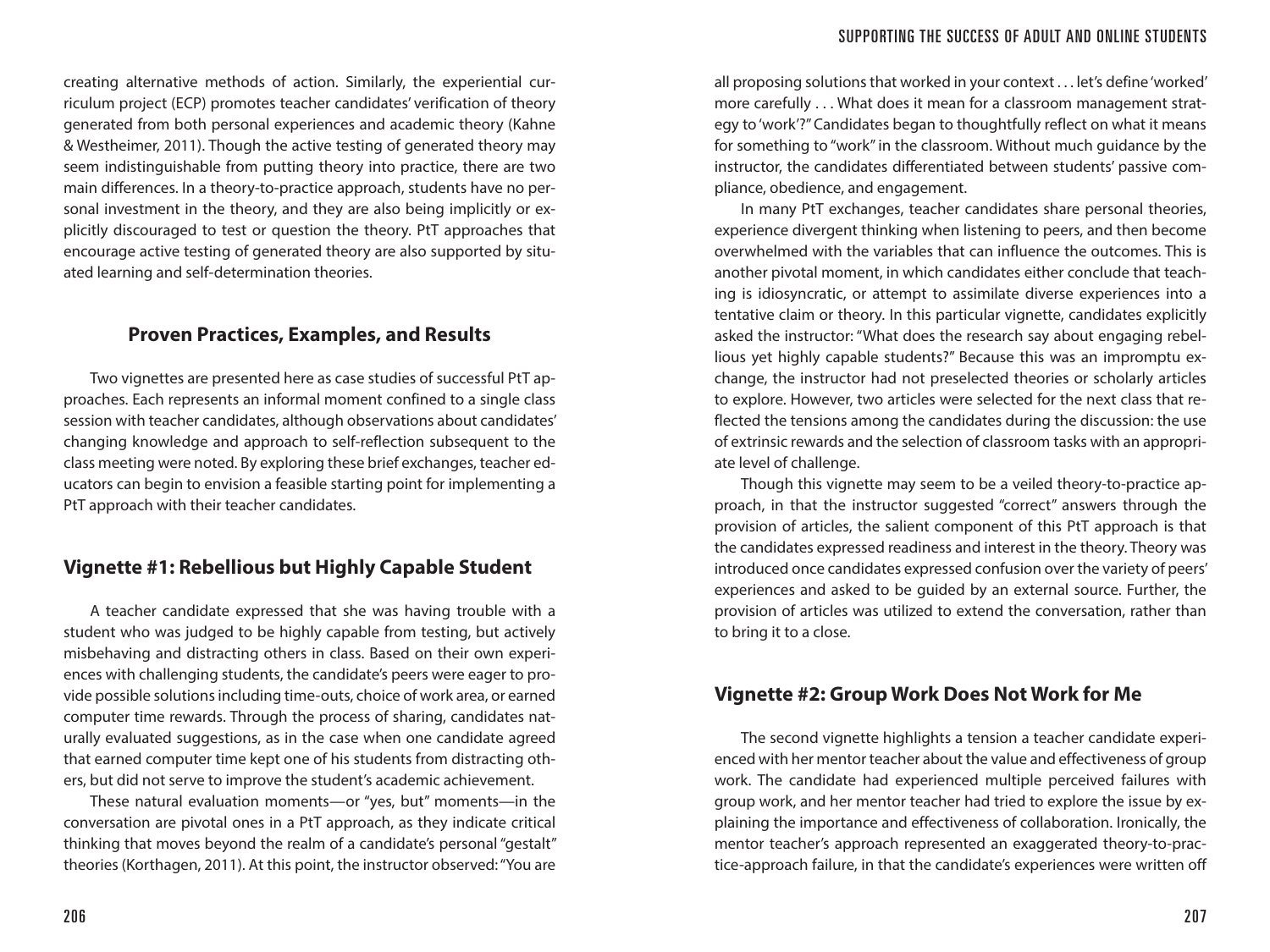as failures to effectively integrate theory. Subsequently, the candidate developed a persistent theory that group work only works for some teachers.

The facilitation of this PtT exchange was both similar to and different from the first vignette. The main similarities included the instructor clarifying what it meant for group work to be effective and allowing the conversation to develop among candidates. However, this particular vignette exposed personal belief and self-efficacy issues that were more personal than the issues in the first vignette. In this exchange, though the conversation progressed respectfully among the candidates, it was clear that there was a division between candidates who believed group work was best practice and those who believed that group work only worked with teachers who liked such an approach. Throughout the course of the exchange, the instructor made notations on the board about relevant topics (e.g., self-efficacy, personal beliefs, student perceptions of classroom environment, developmental appropriateness) without offering further explanation at that moment. At the conclusion of the class, the instructor explained the notations, and explained that she would provide an article or two for each topic. She suggested that students adopt a jigsaw approach to the issue, with each member exploring one topic in preparation to share with the group. This approach was selected to provide candidates choice and autonomy in what to explore further, as there was discord between candidates' personal theories.

The success of such a PtT approach with controversial topics is often revealed in long-term habit-of-mind changes. Over time, the instructor reported changes in candidates' willingness to question their perspectives and personal theories, and to compare the congruence of their beliefs with research. Additionally, candidates exhibited more vulnerability in their selfreflections, acknowledging that their beliefs could be flawed or biased.

#### **Lessons Learned, Tips for Success, and Recommendations**

The use of a practice-to-theory approach is most successful in classrooms that establish an effective culture of safety and collaboration. To obtain the variety of experiences necessary to generate comprehensive conversations about educational theories, teacher candidates need to feel comfortable sharing both successful and less successful classroom

experiences. Instructors can help to establish that safe culture by sharing personal anecdotes about less successful experiences in their classrooms, expressing authentic interest in less successful experiences as learning experiences, modeling how to ask clarifying questions about experiences, allowing candidates the opportunity to share experiences anonymously, and sharing third-party case studies that have less emotional investment for the candidates within the course. Additionally, the instructor can ask if candidates are comfortable with the instructor sharing his or her own personal classroom experiences. In doing this, the instructor can establish a positive class culture by modeling vulnerability in sharing less successful classroom experiences.

Additionally, for an instructor to effectively incorporate a PtT approach, he or she must ensure the inclusion of varied experiences, and illustrative examples of specific conditions—what Mezirow calls the "disorienting dilemma" (1991, p. 168). For example, in a discussion about effective questioning and formative assessment, it would be important to ensure that teacher candidates have examples from both diverse and more homogeneous classrooms, elementary and high school classrooms, introverted and extroverted teachers, et cetera. Even with a variety of experiences available to the candidates—illustrative examples of a particular, critical phenomenon may be missing. For example, experiences with effective higher-order questioning may be absent from the pool of shared experiences. Thus, the instructor must be able to identify the critical issues in defining best practice and theory about a topic, be able to effectively probe candidates for those experiences, anticipate which experiences are less likely to be experienced by teacher candidates, and be prepared to share third-party case studies or personal anecdotes to supplement the pool of experiences. The caveat is to allow teacher candidates, rather than the instructor, to produce the bulk of the experiences. This affords an authentic PtT approach, rather than a veiled theory-to-practice agenda from the instructor.

#### **Conclusion**

A practice-to-theory approach to teacher education can solve a decades-old problem of teacher candidates' perception that academic coursework has no relevance to their practical classroom contexts. Not only does such an approach leverage an intuitive sense-making process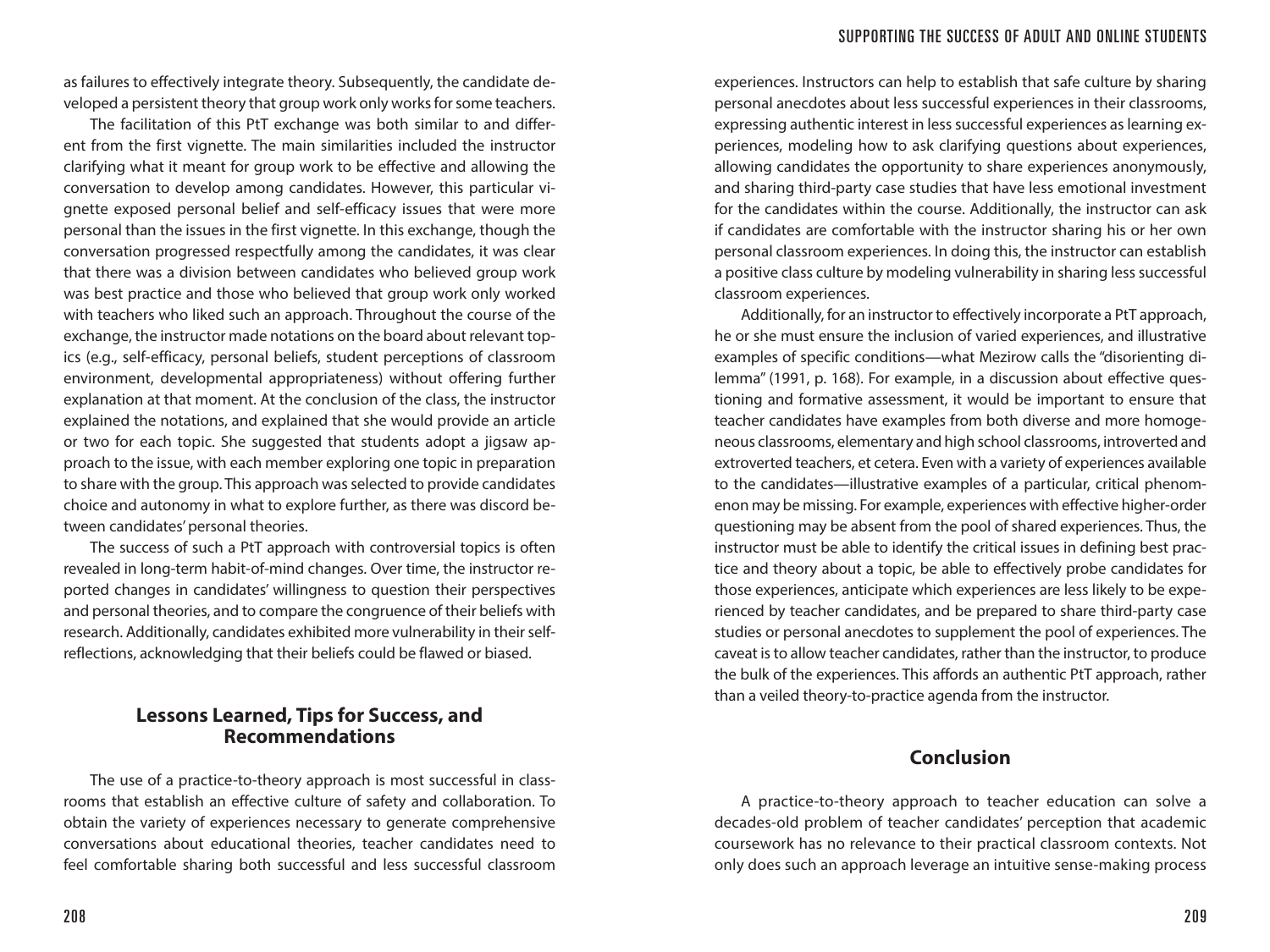candidates use to assimilate classroom experiences, but it also honors and foregrounds the authentic classroom experiences of the candidates. Teacher educators can begin to incorporate such an approach at the course level by adopting the role of facilitator as candidates grapple with complex issues. The facilitator role includes both ensuring a complete range of experiences from which candidates can generate theory, and also selecting appropriate research to generate an appropriate amount of reflection and discord. The defining characteristic of a PtT approach is leveraging candidates' authentic experiences and their collaborative reflections on those experiences prior to theory generation or introduction.

### **References**

- Allen, J. M. (2009). Valuing practice over theory: How beginning teachers re-orient their practice in the transition from the university to the workplace. *Teaching and teacher education*, *25*(5), 647-654. http:// dx.doi.org/10.1016/j.tate.2008.11.011
- Ashby, P., Hobson, A., Tracey, L., Malderez, A., Tomlinson, P., Roper, T., … Healy, J. (2008). *Beginner teachers' experiences of initial teacher preparation, induction and early professional development: A review of literature.* University of Nottingham, London: Department for Education and Skills.
- Deci, E. L., & Ryan, R. M. (1985). The general causality orientations scale: Self-determination in personality. *Journal of Research in Personality*, *19*(2), 109–134. http://dx.doi.org/10.1016/0092- 6566(85)90023-6
- Hutchings, M., Maylor, U., Mendick, H., Mentor, I., & Smart, S. (2006). *An evaluation of innovative approaches to teacher training on the Teach First programme: Final report to the Training and Development Agency for Schools*. London, United Kingdom. Institute for Policy Studies in Education. Retrieved from https://metranet.londonmet. ac.uk/fms/MRSite/Research/ipse/FINAL%20Report%20Teach%20 First%20July06.pdf
- Kahne, J., & Westheimer, J. (2011). A pedagogy of collective action and reflection: Preparing teachers for collective school leadership. In E. B. Hilty (Ed.), *Teacher leadership: The "new" foundations of teacher education: A reader* (pp. 145–156)*.* New York, NY: Peter Lang Publishing. http://dx.doi.org/10.1177/0022487100051005005
- Korthagen, F. A. (2011). Making teacher education relevant for practice: The pedagogy of realistic teacher education. *Orbis Scholae*, *5*(2),  $31 - 50$ .
- Lampert, M. (2010). Learning teaching in, from, and for practice: What do we mean? *Journal of Teacher Education*, *61*(1–2), 21–34. http:// dx.doi.org/10.1177/0022487109347321
- Lave, J., & Wenger, E. (1991). *Situated learning: Legitimate peripheral participation*. Cambridge, United Kingdom: Cambridge University Press.
- McPhee, A. D. (2009). Problem-based learning in initial teacher education: Taking the agenda forward. *The Journal of Educational Enquiry*, *3*(1), 60–78.
- Merriam, S. B. (2008). Adult learning theory for the twenty-first century. *New Directions for Adult and Continuing Education*, *119*, 93–98. http://dx.doi.org/10.1002/ace.309
- Mezirow, J. (1991). *Transformative dimensions of adult learning*. San Francisco, CA: Jossey-Bass.
- Raffo, C., & Hall, D. (2006). Transitions to becoming a teacher on an initial teacher education and training programme. *British Journal of Sociology of Education*, *27*(1), 53–66. http://dx.doi. org/10.1080/01425690500376705

# **Author Biography**

Leanna Aker is an Associate Program Director at City University of Seattle, where she works with preservice teacher candidates as an